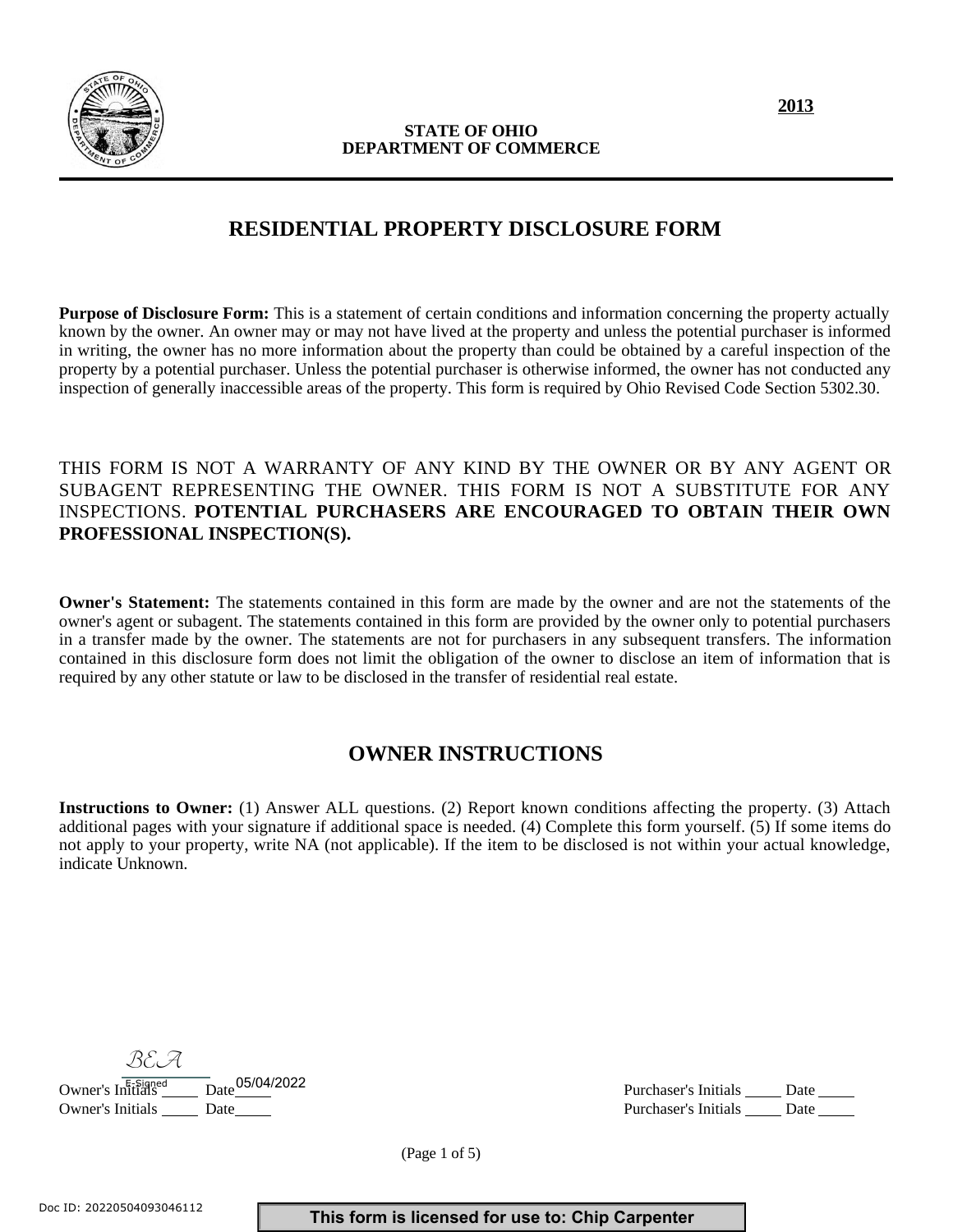

#### **STATE OF OHIO DEPARTMENT OF COMMERCE**

| $\ddot{\ }$                                                                                                                                                                                                                                                 |                                      |
|-------------------------------------------------------------------------------------------------------------------------------------------------------------------------------------------------------------------------------------------------------------|--------------------------------------|
| RESIDENTIAL PROPERTY DISCLOSURE FORM                                                                                                                                                                                                                        |                                      |
| Pursuant to section 5302.30 of the Revised Code and rule 1301:5-6-10 of the Administrative Code.                                                                                                                                                            |                                      |
| TO BE COMPLETED BY OWNER (Please Print)                                                                                                                                                                                                                     |                                      |
| Property Address:<br>131 Rocky Fork Dr. NE, Newark, Ohio 43055                                                                                                                                                                                              |                                      |
| Owners Name(s):<br>Brooke Abraham                                                                                                                                                                                                                           |                                      |
| 05/04, 20 2022<br>Date:                                                                                                                                                                                                                                     |                                      |
| Owner $\mathbf{X}$ is $\Box$ is not occupying the property. If owner is occupying the property, since what date: 08/2010<br>If owner is not occupying the property, since what date:                                                                        |                                      |
| THE FOLLOWING STATEMENTS OF THE OWNER ARE BASED ON OWNER'S ACTUAL KNOWLEDGE                                                                                                                                                                                 |                                      |
| A) WATER SUPPLY: The source of water supply to the property is (check appropriate boxes):                                                                                                                                                                   |                                      |
| Public Water Service<br>Holding Tank<br>Private Water Service<br>$\Box$ Cistern<br><b>X</b> Private Well<br>$\Box$ Spring<br><b>Shared Well</b><br>$\Box$ Pond                                                                                              | $\Box$ Unknown<br>$\Box$ Other       |
| Do you know of any current leaks, backups or other material problems with the water supply system or quality of the water?<br>No $\boxtimes$ If "Yes", please describe and indicate any repairs completed (but not longer than the past 5 years):           | $\Box$ Yes                           |
| Is the quantity of water sufficient for your household use? (NOTE: water usage will vary from household to household) $\Box$ Yes $\Box$ No                                                                                                                  |                                      |
| B) SEWER SYSTEM: The nature of the sanitary sewer system servicing the property is (check appropriate boxes):<br><b>X</b> Public Sewer<br>$\Box$ Private Sewer<br>$\Box$ Aeration Tank<br>Leach Field<br>J Unknown                                          | Septic Tank<br><b>Filtration Bed</b> |
| Do you know of any previous or current leaks, backups or other material problems with the sewer system servicing the property?<br>$\Box$ Yes $\Box$ No If "Yes", please describe and indicate any repairs completed (but not longer than the past 5 years): |                                      |
| Information on the operation and maintenance of the type of sewage system serving the property is available from the<br>department of health or the board of health of the health district in which the property is located.                                |                                      |
| C) ROOF: Do you know of any previous or current leaks or other material problems with the roof or rain gutters? $\Box$ Yes $\Box$ No<br>If "Yes", please describe and indicate any repairs completed (but not longer than the past 5 years):                |                                      |
| D) WATER INTRUSION: Do you know of any previous or current water leakage, water accumulation, excess moisture or other<br>defects to the property, including but not limited to any area below grade, basement or crawl space? $\Box$ Yes <b>X</b> No       |                                      |
| $T_{\rm{Data}}$ 05/04/2022<br>$OW$ $In$ $In$ $In$ $In$ $In$ $In$ $In$ and $In$                                                                                                                                                                              | Durchasor's Initials<br>Data         |

(Page 2 of 5)

Owner's Infteration Date Date Date 2022 Purchaser's Initials Date Date Owner's Initials Date Date Devices Contains Date Purchaser's Initials Date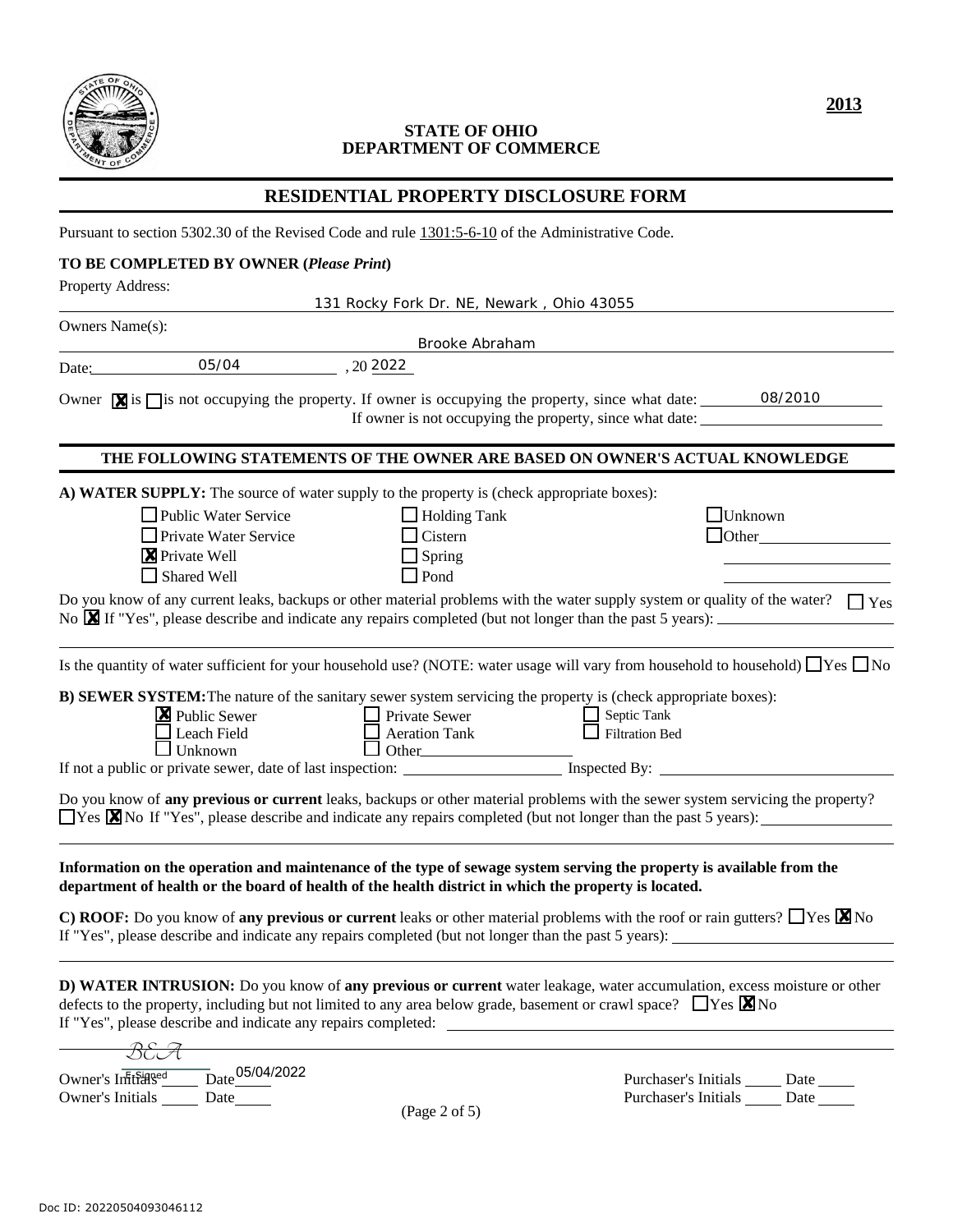**Property Address**

If "Yes", please describe and indicate any repairs completed: Do you know of any water or moisture related damage to floors, walls or ceilings as a result of flooding; moisture seepage; moisture condensation; ice damming; sewer overflow/backup; or leaking pipes, plumbing fixtures, or appliances?  $\Box$  Yes  $\boxtimes$  No

| Have you ever had the property inspected for mold by a qualified inspector?                                  | $\Box$ Yes $\cancel{\mathsf{X}}$ No |
|--------------------------------------------------------------------------------------------------------------|-------------------------------------|
| If "Yes", please describe and indicate whether you have an inspection report and any remediation undertaken: |                                     |

**Purchaser is advised that every home contains mold. Some people are more sensitive to mold than others. If concerned about this issue, purchaser is encouraged to have a mold inspection done by a qualified inspector.**

**E) STRUCTURAL COMPONENTS (FOUNDATION, BASEMENT/CRAWL SPACE, FLOORS, INTERIOR AND**

| <b>EXTERIOR WALLS</b> : Do you know of any previous or current movement, shifting, deterioration, material cracks/settling (other |
|-----------------------------------------------------------------------------------------------------------------------------------|
| than visible minor cracks or blemishes) or other material problems with the foundation, basement/crawl space, floors, or          |
| interior/exterior walls?                                                                                                          |
| $\overline{\phantom{a}}$                                                                                                          |

|                                                            | $\Box$ Yes $\Box$ No If "Yes", please describe and indicate any repairs, alterations or modifications to control the cause or effect of any |
|------------------------------------------------------------|---------------------------------------------------------------------------------------------------------------------------------------------|
| problem identified (but not longer than the past 5 years): |                                                                                                                                             |

| Do you know of <b>any previous or current</b> fire or smoke damage to the property? $\Box$ Yes <b>X</b> No |  |
|------------------------------------------------------------------------------------------------------------|--|
| If "Yes", please describe and indicate any repairs completed:                                              |  |

**F) WOOD DESTROYING INSECTS/TERMITES:** Do you know of **any previous/current** presence of any wood destroying insects/termites in or on the property or any existing damage to the property caused by wood destroying insects/termites?  $\Box$  Yes  $\Box$  No If "Yes", please describe and indicate any inspection or treatment (but not longer than the past 5 years):

**G) MECHANICAL SYSTEMS:** Do you know of **any previous or current** problems or defects with the following existing mechanical systems? If your property does not have the mechanical system, mark N/A (Not Applicable).

|                             | YES | NO                      | N/A |                                                                                                                                         | YES | NO          | N/A |
|-----------------------------|-----|-------------------------|-----|-----------------------------------------------------------------------------------------------------------------------------------------|-----|-------------|-----|
| 1) Electrical               |     | <u>IX</u>               |     | 8) Water softener                                                                                                                       |     | $\mathbf x$ |     |
| 2) Plumbing (pipes)         |     | X                       |     | a. Is water softener leased?                                                                                                            |     | $\mathbf X$ |     |
| 3) Central heating          |     | $\overline{\mathbf{x}}$ |     | 9) Security System                                                                                                                      |     |             | X   |
| 4) Central Air conditioning |     | X                       |     | a. Is security system leased?                                                                                                           |     |             |     |
| 5) Sump pump                |     | X                       |     | 10) Central vacuum                                                                                                                      |     |             | X   |
| 6) Fireplace/chimney        |     | X                       |     | 11) Built in appliances                                                                                                                 |     |             | X   |
| 7) Lawn sprinkler           |     |                         | X   | 12) Other mechanical systems                                                                                                            |     |             | X   |
|                             |     |                         |     | If the answer to any of the above questions is "Yes", please describe and indicate any repairs to the mechanical system (but not longer |     |             |     |
| than the past $5$ years):   |     |                         |     |                                                                                                                                         |     |             |     |

**H) PRESENCE OF HAZARDOUS MATERIALS:** Do you know of the **previous or current** presence of any of the below identified hazardous materials on the property?

|                                                                                                                                  | Yes | No          | Unknown              |             |
|----------------------------------------------------------------------------------------------------------------------------------|-----|-------------|----------------------|-------------|
| 1) Lead-Based Paint                                                                                                              |     | $\mathbf x$ |                      |             |
| 2) Asbestos                                                                                                                      |     | X           |                      |             |
| 3) Urea-Formaldehyde Foam Insulation                                                                                             |     | X           |                      |             |
| 4) Radon Gas                                                                                                                     |     | X           |                      |             |
| a. If "Yes", indicate level of gas if known                                                                                      |     |             |                      |             |
| 5) Other toxic or hazardous substances                                                                                           |     |             |                      |             |
| If the answer to any of the above questions is "Yes", please describe and indicate any repairs, remediation or mitigation to the |     |             |                      |             |
| property:                                                                                                                        |     |             |                      |             |
|                                                                                                                                  |     |             |                      |             |
| 05/04/2022                                                                                                                       |     |             |                      |             |
| Owner's Infitunged<br>Date                                                                                                       |     |             | Purchaser's Initials | Date $\_\_$ |
| Owner's Initials<br>Date                                                                                                         |     |             | Purchaser's Initials | Date $\_\_$ |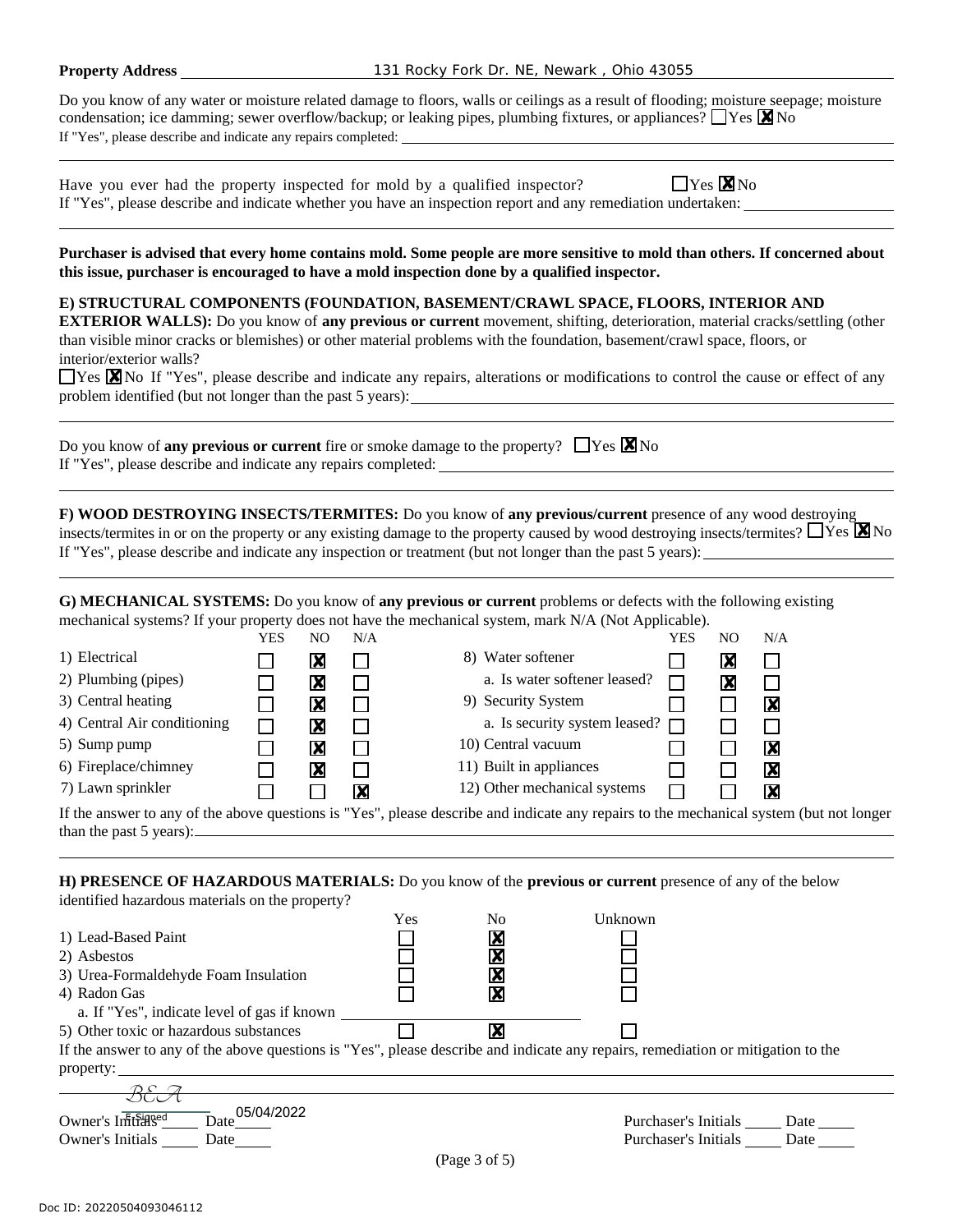|                                                                                                        | 131 Rocky Fork Dr. NE, Newark, Ohio 43055                                                                                                                                                                                                                               |                           |                          |         |                                     |
|--------------------------------------------------------------------------------------------------------|-------------------------------------------------------------------------------------------------------------------------------------------------------------------------------------------------------------------------------------------------------------------------|---------------------------|--------------------------|---------|-------------------------------------|
|                                                                                                        | I) UNDERGROUND STORAGE TANKS/WELLS: Do you know of any underground storage tanks (existing or removed), oil or<br>natural gas wells (plugged or unplugged), or abandoned water wells on the property? $\Box$ Yes <b><math>\boxtimes</math></b> No                       |                           |                          |         |                                     |
|                                                                                                        | Do you know of any oil, gas, or other mineral right leases on the property? $\Box$ Yes $\boxtimes$ No                                                                                                                                                                   |                           |                          |         |                                     |
|                                                                                                        | Purchaser should exercise whatever due diligence purchaser deems necessary with respect to oil, gas, and other mineral rights.<br>Information may be obtained from records contained within the recorder's office in the county where the property is located.          |                           |                          |         |                                     |
| J) FLOOD PLAIN/LAKE ERIE COASTAL EROSION AREA:<br>Is the property located in a designated flood plain? | Is the property or any portion of the property included in a Lake Erie Coastal Erosion Area?                                                                                                                                                                            | Yes<br>$\Box$             | N <sub>o</sub><br>X<br>X | Unknown |                                     |
| affecting the property? $\Box$ Yes $\boxtimes$ No                                                      | K) DRAINAGE/EROSION: Do you know of any previous or current flooding, drainage, settling or grading or erosion problems<br>If "Yes", please describe and indicate any repairs, modifications or alterations to the property or other attempts to control any            |                           |                          |         |                                     |
|                                                                                                        | L) ZONING/CODE VIOLATIONS/ASSESSMENTS/HOMEOWNERS' ASSOCIATION: Do you know of any violations of<br>building or housing codes, zoning ordinances affecting the property or any nonconforming uses of the property? $\Box$ Yes $\boxtimes$ No                             |                           |                          |         |                                     |
|                                                                                                        | Is the structure on the property designated by any governmental authority as a historic building or as being located in an historic<br>district? (NOTE: such designation may limit changes or improvements that may be made to the property). $\Box$ Yes $\boxtimes$ No |                           |                          |         |                                     |
|                                                                                                        | Do you know of <b>any recent or proposed</b> assessments, fees or abatements, which could affect the property? $\Box$ Yes $\boxtimes$ No                                                                                                                                |                           |                          |         |                                     |
|                                                                                                        |                                                                                                                                                                                                                                                                         |                           |                          |         |                                     |
| including but not limited to a Community Association, SID, CID, LID, etc.                              | Do you know of any recent or proposed rules or regulations of, or the payment of any fees or charges associated with this property,                                                                                                                                     | $\Box$ Yes $\boxtimes$ No |                          |         |                                     |
| following conditions affecting the property?<br>Yes.                                                   | M) BOUNDARY LINES/ENCROACHMENTS/SHARED DRIVEWAY/PARTY WALLS: Do you know of any of the<br>N <sub>0</sub>                                                                                                                                                                |                           |                          | Yes     | N <sub>0</sub>                      |
| 1) Boundary Agreement<br>2) Boundary Dispute<br>3) Recent Boundary Change                              | X<br>4) Shared Driveway<br>X<br>5) Party Walls<br>X<br>6) Encroachments From or on Adjacent Property                                                                                                                                                                    |                           |                          |         | X<br>X<br>$\boldsymbol{\mathsf{X}}$ |
|                                                                                                        | N) OTHER KNOWN MATERIAL DEFECTS: The following are other known material defects in or on the property:                                                                                                                                                                  |                           |                          |         |                                     |

For purposes of this section, material defects would include any non-observable physical condition existing on the property that could be dangerous to anyone occupying the property or any non-observable physical condition that could inhibit a person's use of the

| property. $\mathcal{BEA}$                                         |  |                      |             |
|-------------------------------------------------------------------|--|----------------------|-------------|
| Owner's $I$ n Fit $\frac{2}{100}$ The $\frac{105}{00}$ O5/04/2022 |  | Purchaser's Initials | <b>Date</b> |
| Owner's Initials Date                                             |  | Purchaser's Initials | Date        |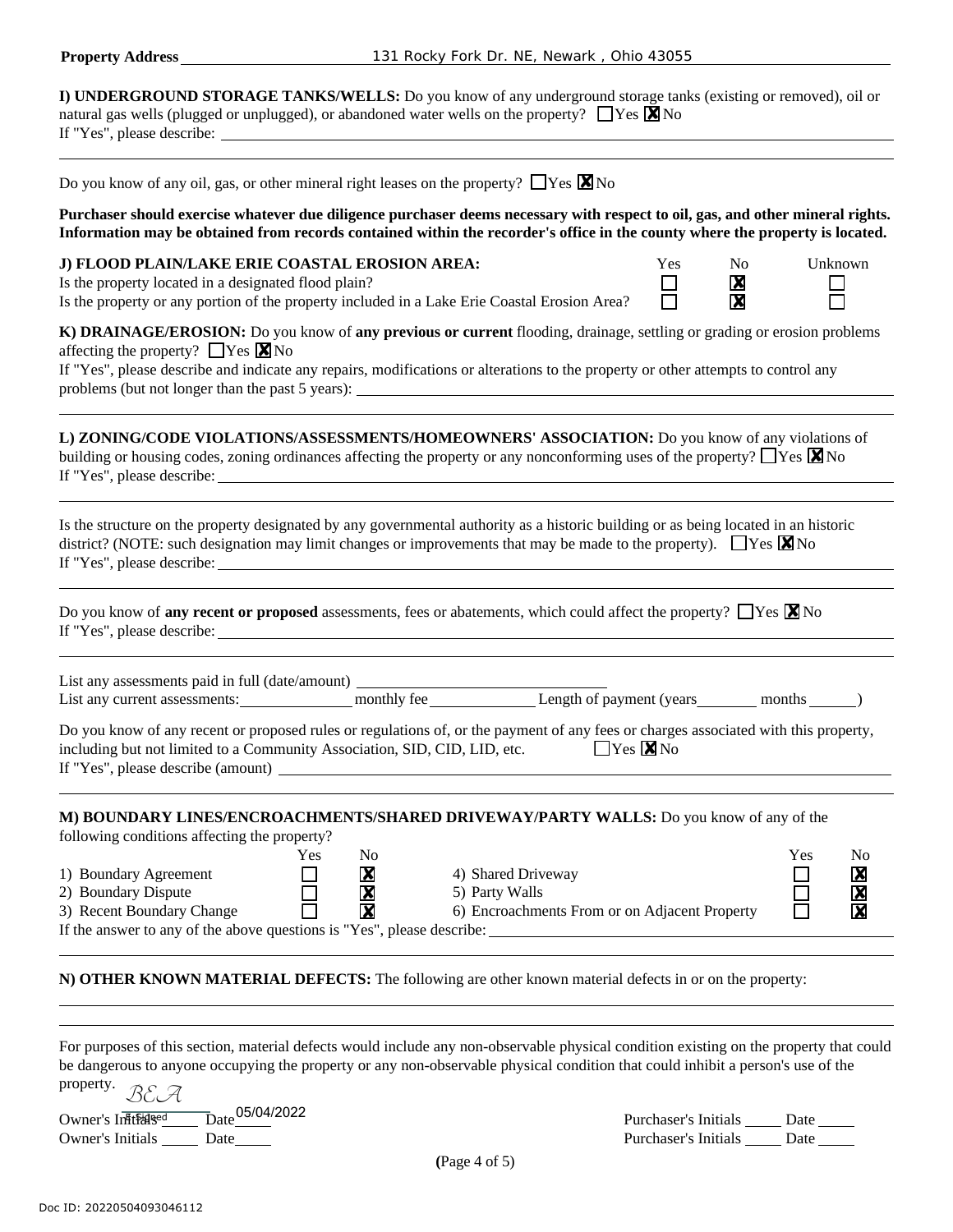## **CERTIFICATION OF OWNER**

**Owner certifies that the statements contained in this form are made in good faith and based on his/her actual knowledge as of the date signed by the Owner. Owner is advised that the information contained in this disclosure form does not limit the obligation of the owner to disclose an item of information that is required by any other statute or law or that may exist to preclude fraud, either by misrepresentation, concealment or nondisclosure in a transaction involving the transfer of residential real estate.** Brooke E. Abraham

| DATE:05/04/2022<br><b>OWNER:</b><br>$-104/z$<br>757.<br><i><u><u> Din Lui</u></u></i> |  |
|---------------------------------------------------------------------------------------|--|
|---------------------------------------------------------------------------------------|--|

**OWNER: DATE:**

## **RECEIPT AND ACKNOWLEDGEMENT OF POTENTIAL PURCHASERS**

Potential purchasers are advised that the owner has no obligation to update this form but may do so according to Revised Code Section 5302.30(G). Pursuant to Ohio Revised Code Section 5302.30(K), if this form is not provided to you prior to the time you enter into a purchase contract for the property, you may rescind the purchase contract by delivering a signed and dated document of rescission to Owner or Owner's agent, provided the document of rescission is delivered prior to all three of the following dates: 1) the date of closing; 2) 30 days after the Owner accepted your offer; and 3) within 3 business days following your receipt or your agent's receipt of this form or an amendment of this form. 131 Rocky Fork Dr. NE, Newark , Ohio 43055<br> **ERTIFICATION OF OWNER**<br>
ed in this form are made in good faith and based on his disconsered that the information orbitated in this discolure<br>
of information that is required by

**Owner makes no representations with respect to any offsite conditions. Purchaser should exercise whatever due diligence purchaser deems necessary with respect to offsite issues that may affect purchaser's decision to purchase the property.**

**Purchaser should exercise whatever due diligence purchaser deems necessary with respect to Ohio's Sex Offender Registration and Notification Law (commonly referred to as "Megan's Law"). This law requires the local Sheriff to provide written notice to neighbors if a sex offender resides or intends to reside in the area. The notice provided by the Sheriff is a public record and is open to inspection under Ohio's Public Records Law. If concerned about this issue, purchaser assumes responsibility to obtain information from the Sheriff's office regarding the notices they have provided pursuant to Megan's Law.**

**Purchaser should exercise whatever due diligence purchaser deems necessary with respect to abandoned underground mines. If concerned about this issue, purchaser assumes responsibility to obtain information from the Ohio Department of Natural Resources. The Department maintains an online map of known abandoned underground mines on their website at www.dnr.state.oh.us.**

I/WE ACKNOWLEDGE RECEIPT OF A COPY OF THIS DISCLOSURE FORM AND UNDERSTAND THAT THE STATEMENTS ARE MADE BASED ON THE OWNERS ACTUAL KNOWLEDGE AS OF THE DATE SIGNED BY THE OWNER.

My/Our Signature below does not constitute approval of any disclosed condition as represented herein by the owner.

| <b>PURCHASER:</b> | DATE: |  |
|-------------------|-------|--|
| <b>PURCHASER:</b> | DATE: |  |

(Page 5 of 5)

**This form is licensed for use to: Chip Carpenter**